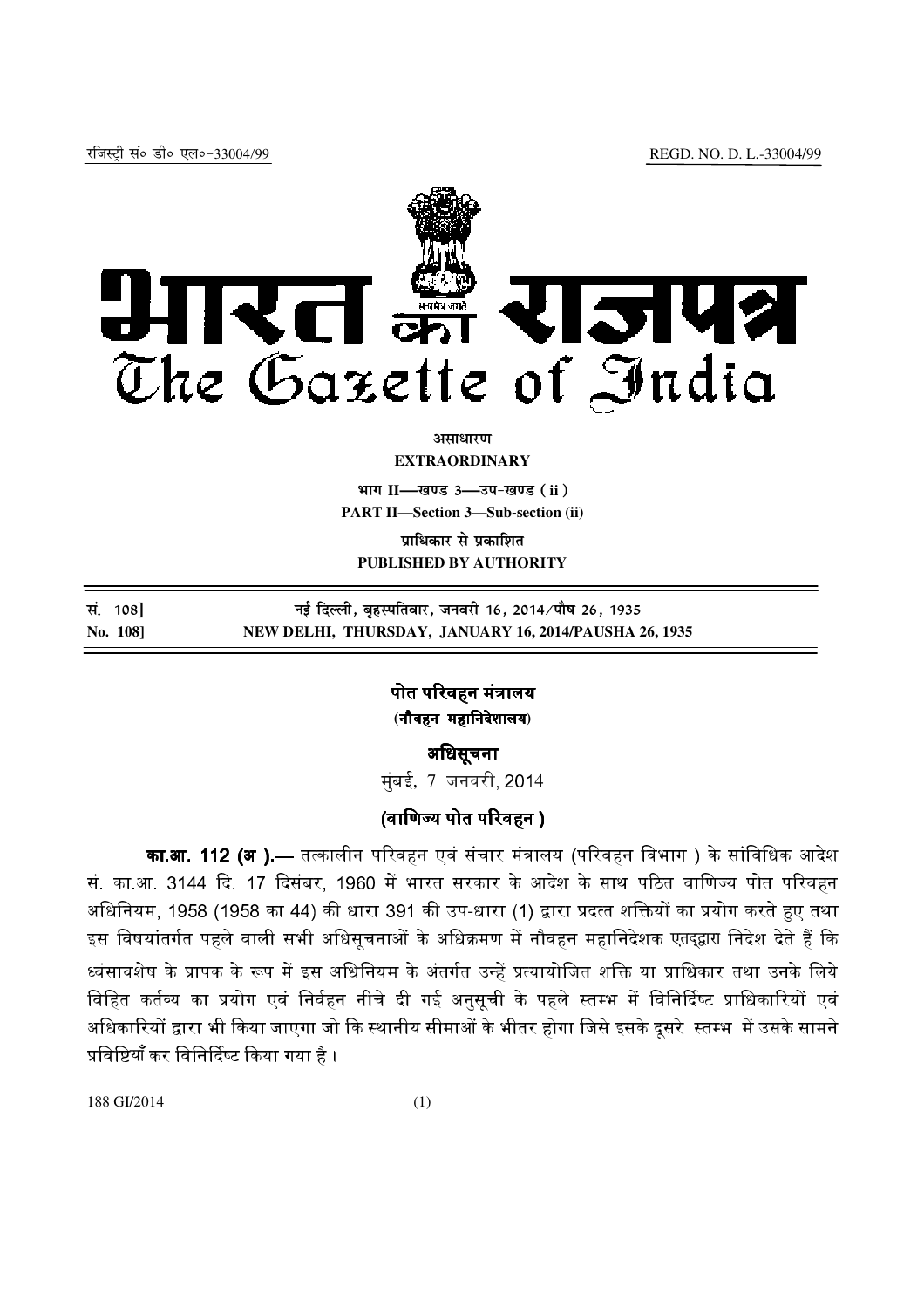| केंद्रीय/राज्य सरकारों और संघ राज्य क्षेत्र प्रशासन के<br>अधिकारी और प्राधिकारी |                                              | स्थानीय सीमाएँ                                           |
|---------------------------------------------------------------------------------|----------------------------------------------|----------------------------------------------------------|
|                                                                                 | 1. गुजरात राज्य                              |                                                          |
|                                                                                 | 1.1 कांडला पत्तन (बड़ा पत्तन) के             | कांडला पत्तन की सीमाओं के भीतर                           |
|                                                                                 | उप संरक्षक                                   |                                                          |
|                                                                                 | 1.2  राज्य समुद्रीय बोर्ड के मुख्य कार्यकारी | राज्य समुद्रीय बोर्ड के अधिकार क्षेत्र की सीमाओं के भीतर |
|                                                                                 | अधिकारी                                      |                                                          |
|                                                                                 | 2. महाराष्ट्र राज्य                          | मुंबई पत्तन की सीमाओं के भीतर                            |
|                                                                                 | 2.1 मुंबई पत्तन (बड़ा पत्तन) के उप           |                                                          |
|                                                                                 | संरक्षक                                      |                                                          |
|                                                                                 | 2.2 जवाहरलाल नेहरू पत्तन (बड़ा पत्तन)        | जवाहरलाल नेहरू पत्तन की सीमाओं के भीतर                   |
|                                                                                 | के उप संरक्षक                                |                                                          |
|                                                                                 | 2.3 राज्य समुद्रीय बोर्ड के मुख्य कार्यकारी  | राज्य समुद्रीय बोर्ड के अधिकार क्षेत्र की सीमाओं के भीतर |
|                                                                                 | अधिकारी                                      |                                                          |
|                                                                                 | 3. तमिलनाडु राज्य                            |                                                          |
|                                                                                 | 3.1 तूतीकोरीन पत्तन (बड़ा पत्तन) के          | नया तूतीकोरीन पत्तन की सीमाओं के भीतर                    |
|                                                                                 | उप संरक्षक                                   |                                                          |
|                                                                                 | 3.2 चेन्नई (बड़ा पत्तन) के उप संरक्षक        | चेन्नई पत्तन की सीमाओं के भीतर                           |
|                                                                                 | 3.3 महाप्रबंधक (समुद्री सेवाएं),             | एन्नोर पोर्ट लिमिटेड की सीमाओं के भीतर                   |
|                                                                                 | एन्नोर पोर्ट लिमिटेड                         |                                                          |
|                                                                                 | 3.4 राज्य समुद्रीय बोर्ड के मुख्य            | राज्य समुद्रीय बोर्ड के अधिकार क्षेत्र की सीमाओं के भीतर |
|                                                                                 | कार्यकारी अधिकारी                            |                                                          |
|                                                                                 |                                              |                                                          |
|                                                                                 | 4. गोवा राज्य                                |                                                          |
|                                                                                 | 4.1 मुरगांव पत्तन (बड़ा पत्तन ) के           | मुरगांव पत्तन की सीमाओं के भीतर                          |
|                                                                                 | उप संरक्षक                                   |                                                          |
|                                                                                 | 4 2 (ए) पत्तन अधिकारी                        | (ए)  उनके संबंधित अधिकार क्षेत्र की सीमाओं के भीतर       |
|                                                                                 | (बी) मुरगांव (बडा़ पत्तन) को छोड़कर          | (बी)  उनके संबंधित अधिकार क्षेत्र की सीमाओं  के भीतर     |
|                                                                                 | राज्य के सभी समुद्रीय जिलों के               |                                                          |
|                                                                                 | ज़िला मजिस्ट्रेट                             |                                                          |
|                                                                                 |                                              |                                                          |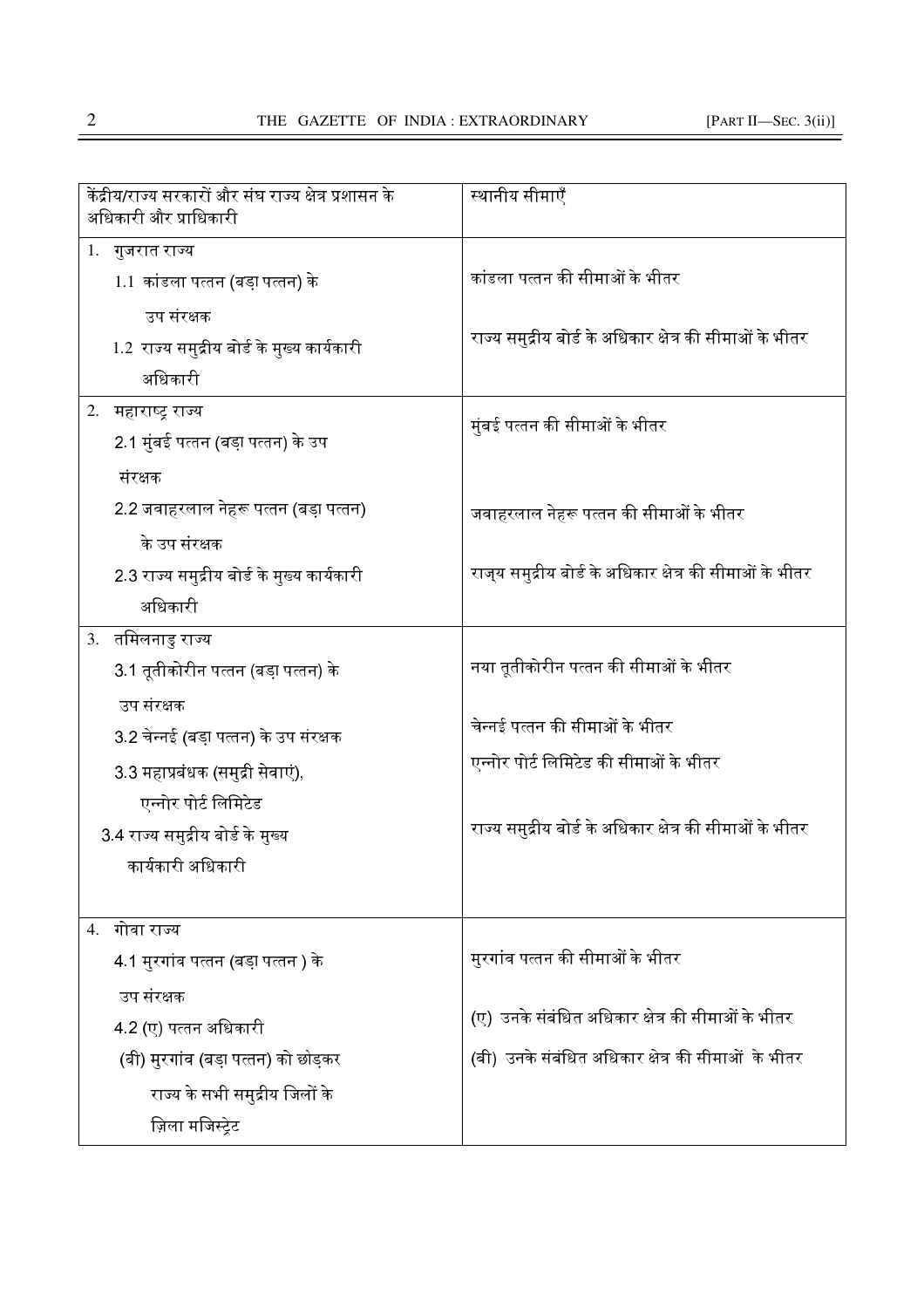| 5.  कर्नाटक राज्य                        |                                            |
|------------------------------------------|--------------------------------------------|
| 5.1 नया मंगलौर पत्तन (बड़ा पत्तन)        | नया मंगलोर पत्तन की सीमाओं के भीतर         |
| के उप संरक्षक                            |                                            |
| 5.2 (ए) पत्तन अधिकारी                    | (ए) उनके संबंधित अधिकार क्षेत्र की सीमाओं  |
|                                          | के भीतर                                    |
| (बी) बड़े पत्तन को छोड़कर राज्य          | (बी) उनके सबंधित अधिकार क्षेत्र की सीमाओं  |
| के सभी समुद्रीय जिलों के जिला            | के भीतर                                    |
| मजिस्ट्रेट                               |                                            |
| 6. केरल राज्य                            |                                            |
| 6.1 कोच्ची पत्तन (बड़ा पत्तन ) के        | कोच्ची पत्तन की अधिसूचित सीमाओं के         |
|                                          | भीतर                                       |
| उप संरक्षक                               | (ए) उनके संबंधित अधिकार क्षेत्र की सीमाओं  |
| 6 2 (ए) पत्तन अधिकारी                    | के भीतर                                    |
| (बी) बड़े पत्तन को छोड़कर सभी            | (बी) उनके संबंधित अधिकार क्षेत्र की सीमाओं |
|                                          | के भीतर                                    |
| समुद्रीय जिलों के जिला मजिस्ट्रेट        |                                            |
| 7. आन्ध्र प्रदेश राज्य                   |                                            |
| 7.1 विशाखापट्टनम पत्तन (बडा़ पत्तन)      | विशाखापट्टनम पत्तन की सीमाओं के भीतर       |
| के उप संरक्षक                            |                                            |
| 7 2 (ए) पत्तन अधिकारी                    | (ए) उनके संबंधित अधिकार क्षेत्र की सीमाओं  |
|                                          | के भीतर                                    |
| (बी) बड़े पत्तन को छोड़कर राज्य          | (बी) उनके संबंधित अधिकार क्षेत्र की सीमाओं |
| के सभी समुद्रीय जिलों के                 | के भीतर                                    |
| जिला मजिस्टेट                            |                                            |
| 8. उड़ीसा राज्य                          |                                            |
|                                          | पारादीप पत्तन की सीमाओं के भीतर            |
| 8.1 पारादीप पत्तन (बड़ा पत्तन) के        |                                            |
| उप संरक्षक                               | (ए) उनके संबंधित अधिकार क्षेत्र की सीमाओं  |
| 8.2 (ए) पत्तन अधिकारी                    | के भीतर                                    |
| (बी)  बड़े पत्तन को छोड़कर राज्य         | (बी) उनके सबंधित अधिकार क्षेत्र की सीमाओं  |
| के सभी समुद्रीय जिलों के जिला मजिस्ट्रेट | के भीतर                                    |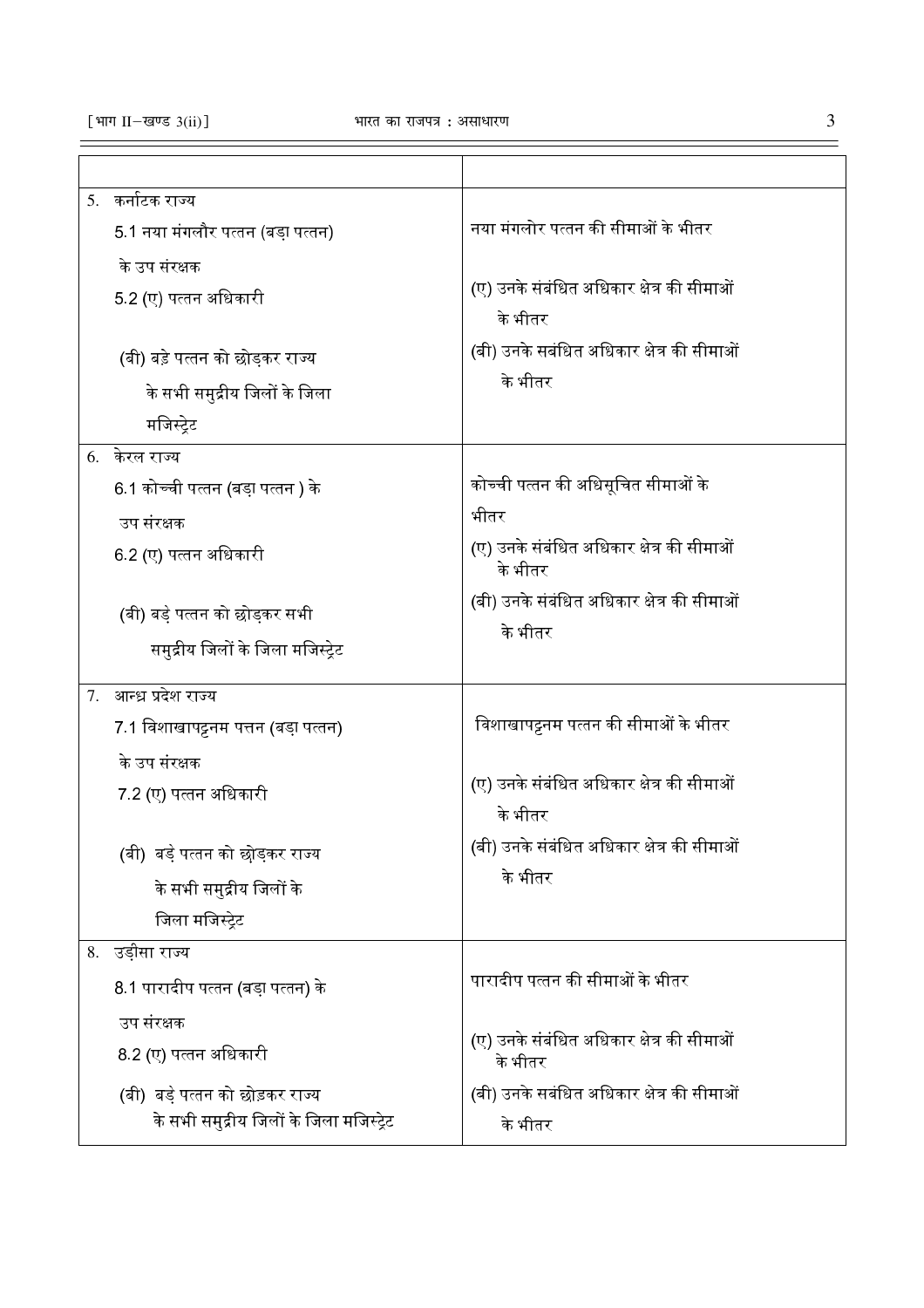| 9. पश्चिम बंगाल राज्य<br>9.1 कोलकाता पत्तन (बड़ा पत्तन)                                                                | कोलकाता पत्तन की सीमाओं के भीतर                       |
|------------------------------------------------------------------------------------------------------------------------|-------------------------------------------------------|
| के उप संरक्षक<br>9 2 (ए) पत्तन अधिकारी                                                                                 | (ए) उनके संबंधित अधिकार क्षेत्र की सीमाओं<br>के भीतर  |
| (बी) बड़े पत्तन को छोड़कर राज्य के<br>सभी समुद्रीय जिलों के जिला                                                       | (बी) उनके संबंधित अधिकार क्षेत्र की सीमाओं<br>के भीतर |
| मजिस्ट्रेट<br>अंडमान निकोबार द्वीप  समूह, दमन और दीव, लक्षद्वीप, पुडुचेरी तथा दादरा और  नगर हवेली के संघ राज्य क्षेत्र |                                                       |
| 10 1. (ए) पत्तन अधिकारी                                                                                                | (ए) उनके संबंधित अधिकार क्षेत्र की सीमाओं<br>के भीतर  |
| प्रशासक                                                                                                                | (बी) उनके संबंधित क्षेत्र की सीमाओं के भीतर           |

[फा. सं. एसएल-एनओटी–डब्ल्यूआरके- आरईसी /7(1)/2011] गौतम चटर्जी, नौवहन महानिदेशक

#### **MINISTRY OF SHIPPING**

(DIRECTORATE GENERAL OF SHIPPING)

#### **NOTIFICATION**

### Mumbai, the 7th January, 2014 **(Merchant Shipping)**

**S. O. 112 (E).—** In exercise of the powers conferred by sub-section (1) of Section 391 of the Merchant Shipping Act, 1958 (44 of 1958) read with the order of the Government of India in the erstwhile Ministry of Transport and Communications (Department of Transport) No. S.O. 3144 dated 17th December, 1960, and in supercession of all the previous notifications on the subject, the Director General of Shipping hereby directs that the power or authority delegated to and the duty imposed upon him under the Act as Receiver of Wreck shall also be exercised or discharged by the Officers and authorities specified in the first column of the Schedule below within the local limits specified in the corresponding entries in the second column thereof.

| Officers and Authority of Central/State Governments and       | <b>Local Limits</b>                                |
|---------------------------------------------------------------|----------------------------------------------------|
| <b>Union Territory Administrations</b>                        |                                                    |
| 1. State of Gujarat                                           |                                                    |
| 1.1 Deputy Conservator of Kandla Port (Major Port).           | Within the limits of Kandla Port.                  |
| 1.2 Chief Executive Officer of the State Maritime Board.      | Within the limits of the jurisdiction of the State |
|                                                               | Maritime Board.                                    |
|                                                               |                                                    |
| 2. State of Maharashtra                                       |                                                    |
| 2.1 Deputy Conservator of Mumbai Port (Major Port).           | Within the limits of the Mumbai Port.              |
| 2.2 Deputy Conservator of Jawaharlal Nehru Port (Major Port). | Within the limits of the Jawaharlal Nehru Port.    |
| 2.3 Chief Executive Officer of the State Maritime Board.      | Within the limits of the jurisdiction of the State |